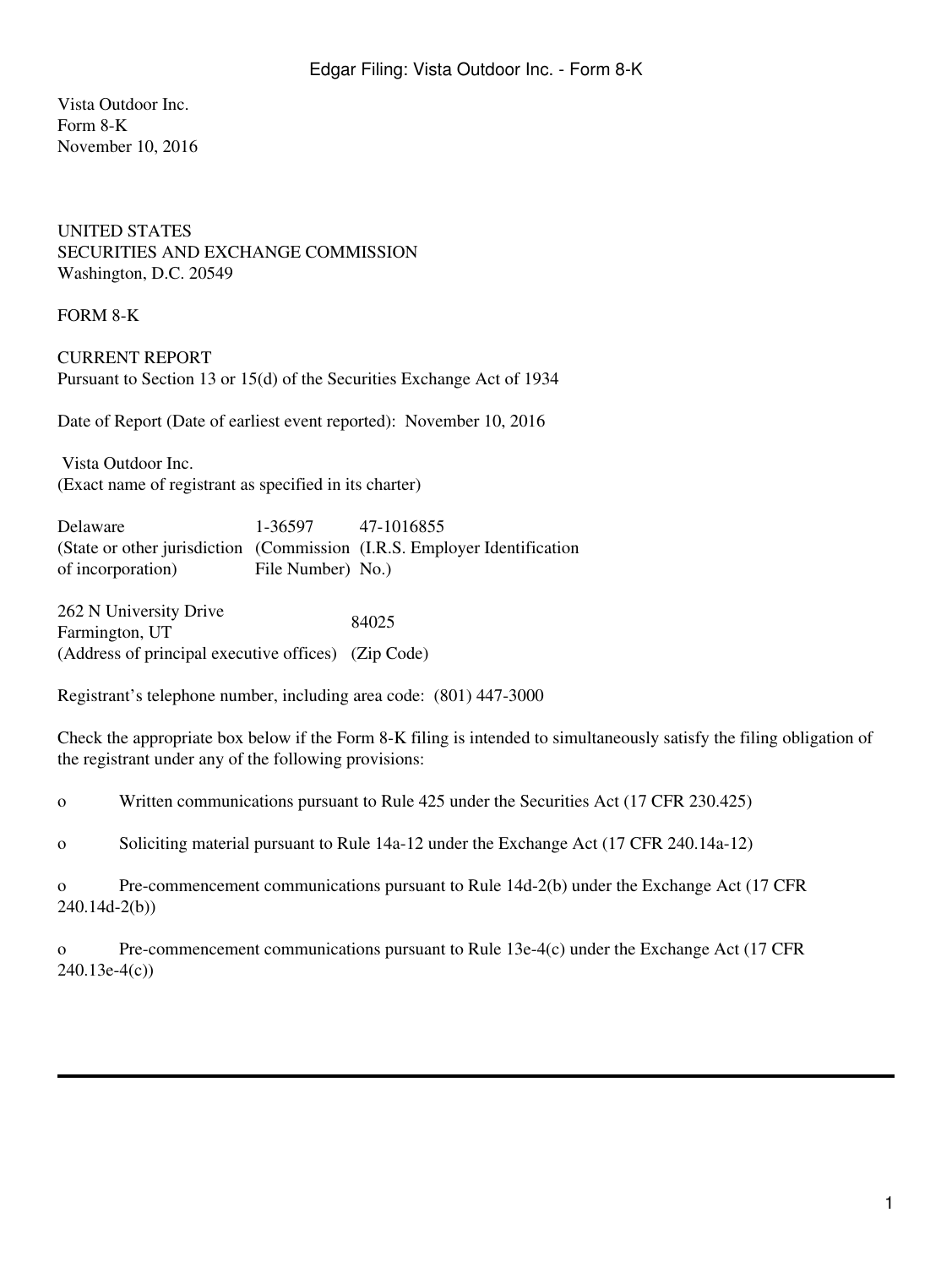Item 2.02 Results of Operations and Financial Condition

On November 10, 2016, Vista Outdoor Inc. (Vista Outdoor) issued a press release reporting its financial results for the fiscal quarter and six months ended October 2, 2016. A copy of the press release is furnished as Exhibit 99.1 to this report and incorporated herein by reference.

Note: Information in this report (including the exhibit) furnished pursuant to Item 2.02 of Form 8-K shall not be deemed to be "filed" for the purposes of Section 18 of the Securities Exchange Act of 1934 or otherwise subject to the liabilities of that section.

Item 9.01. Financial Statements and Exhibits

(d) Exhibits.

Exhibit No. Description

99.1 Press release, dated November 10, 2016, reporting Vista Outdoor's financial results for the fiscal quarter and six months ended October 2, 2016.

1